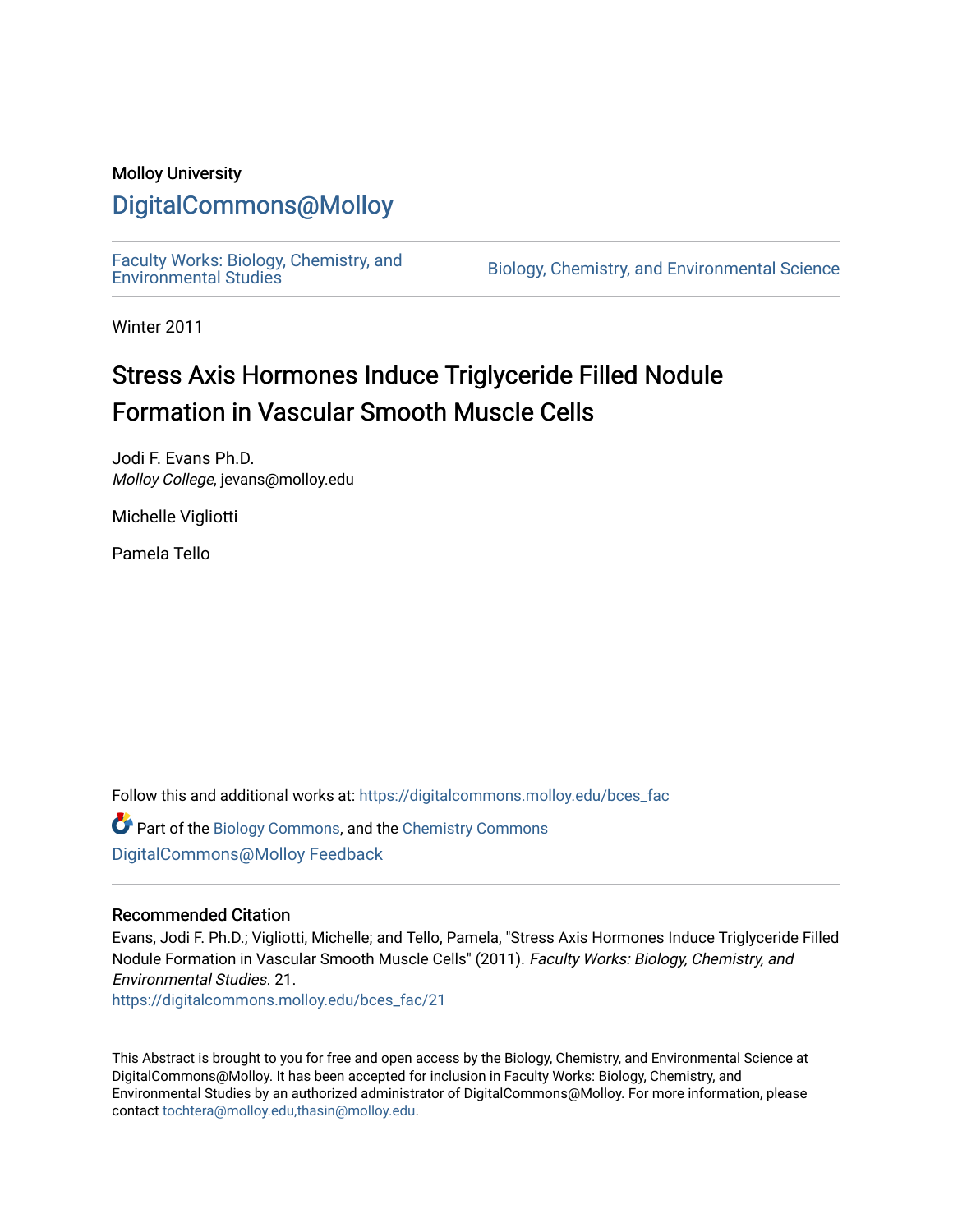

# 43rd Annual MACUB Conference **MOLLOY COLLEGE** Rockville Centre, New York **October 23, 2010**













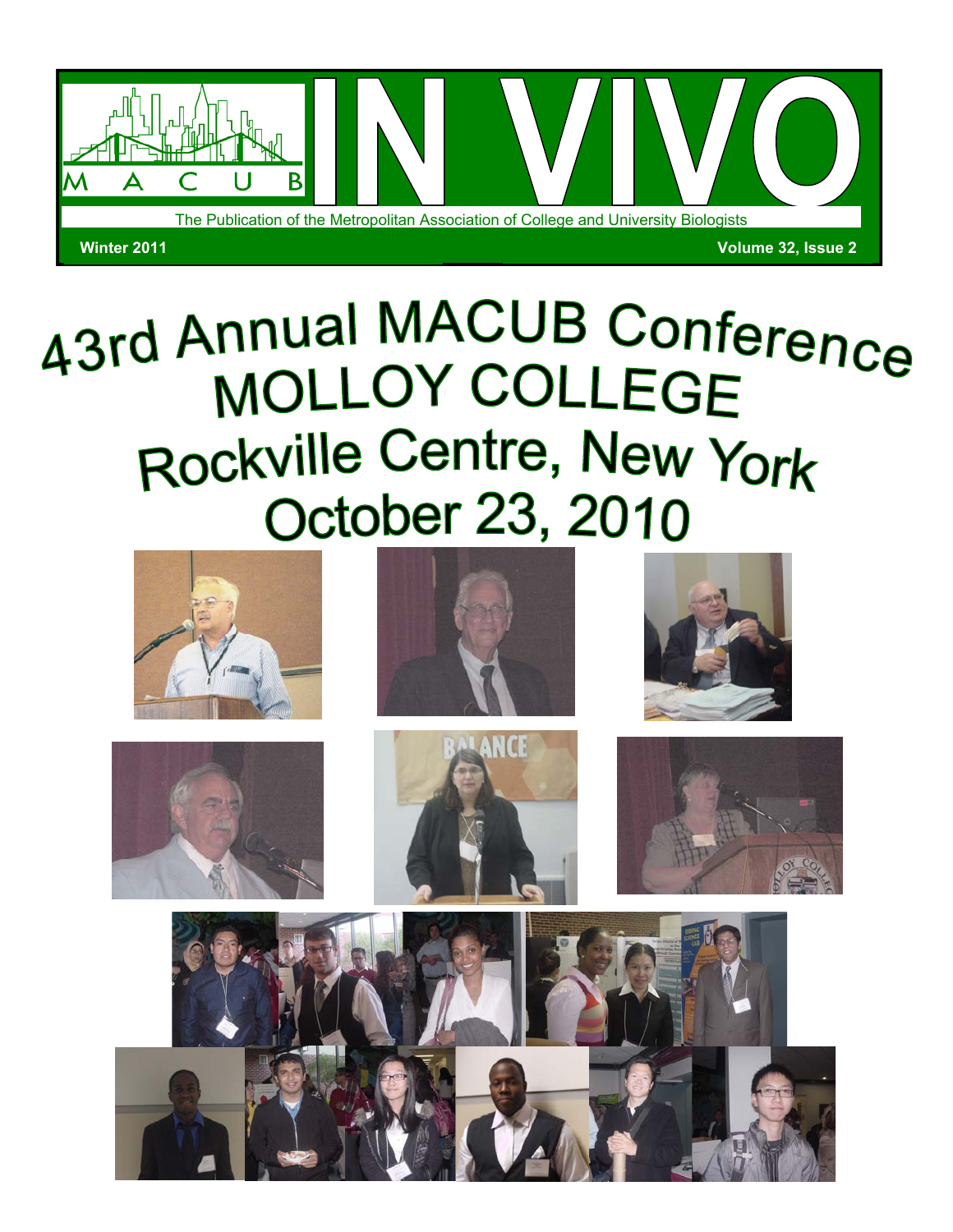## **The Metropolitan Association of College & University Biologists**

**Serving the Metropolitan New York Area for 44 Years** 

> **MACUB 2010-2011 EXECUTIVE BOARD MEMBERS**

 **PRESIDENT Prof. Gary Sarinsky Kingsborough Community College** 

> **ViICE-PRESIDENT Dr. Kathleen Nolan Saint Francis College**

**TREASURER Dr. Gerhard Spory SUNY College at Farmingdale** 

**CORRESPONDING SECRETARY Dr. Paul Russo Bloomfield College** 

**RECORDING SECRETARY Dr. Margaret Carroll Medgar Evers College** 

**MEMBERS-AT-LARGE Dr. Carol Biermann Kingsborough Community College**

> **Dr. Michael Palladino Monmouth University**

**Dr. Dirk Vanderklein Montclair State University** 

**2011 CONFERENCE CHAIR Dr. Tin-Chun Chu Co-Chair Dr. Angela V. Klaus Seton Hall University** 

**2010 CONFERENCE CHAIR Dr. Pamela Monaco Molloy College** 

**2009 Conference Chair Dr. Kristin Polizzotto Kingsborough Community College**

> **I***N VIVO EDITOR*  **Dr. Edward Catapane Medgar Evers College**

**AWARDS CHAIR Dr. Anthony DePass Long Island University** 

**ARCHIVIST Dr. Kumkum Prabhakar Nassau Community College**

#### **Instructions for Authors**

*IN VIVO* is published three times yearly during the Fall, Winter, and Spring. Original research articles in the field of biology in addition to original articles of general interest to faculty and students may be submitted to the editor to be considered for publication. Manuscripts can be in the form of a) full length manuscripts, b) mini-reviews or c) short communications of particularly significant and timely information. Manuscripts will be evaluated by two reviewers.

 Articles can be submitted electronically to *invivo@mec.cuny.edu* or mailed as a printed copy (preferably with a diskette that contains the file) to the Editorial Board at Medgar Evers College. All submissions should be formatted double spaced with 1 inch margins. The title of the article, the full names of each author, their academic affiliations and addresses, and the name of the person to whom correspondence should be sent must be given. As a rule, full length articles should include a brief abstract and be divided into the following sections: introduction, materials and methods, results, discussion, acknowledgments and references. Reviews and short communications can be arranged differently. References should be identified in the text by using numerical superscripts in consecutive order. In the reference section, references should be arranged in the order that they appeared in the text using the following format: last name, initials., year of publication. title of article, journal volume number: page numbers. (eg. - <sup>1</sup>Hassan, M. and V. Herbert, 2000. Colon Cancer. *In Vivo* **32:** 3 - 8). For books the order should be last name, initial, year of publication, title of book in italics, publisher and city, and page number referred to. (eg. - Prosser, C.L., 1973. *Comparative Animal Physiology*, Saunders Co., Philadelphia, p 59.). Abbreviations and technical jargon should be avoided. Tables and figures should be submitted on separate pages with the desired locations in the text indicated in the margins.

#### **IN VIVO Editorial Board**

**Editor: Dr. Edward J. Catapane, Medgar Evers College** 

**Associate Editors: Dr. Ann Brown, Dr. Margaret A. Carroll, Medgar Evers College**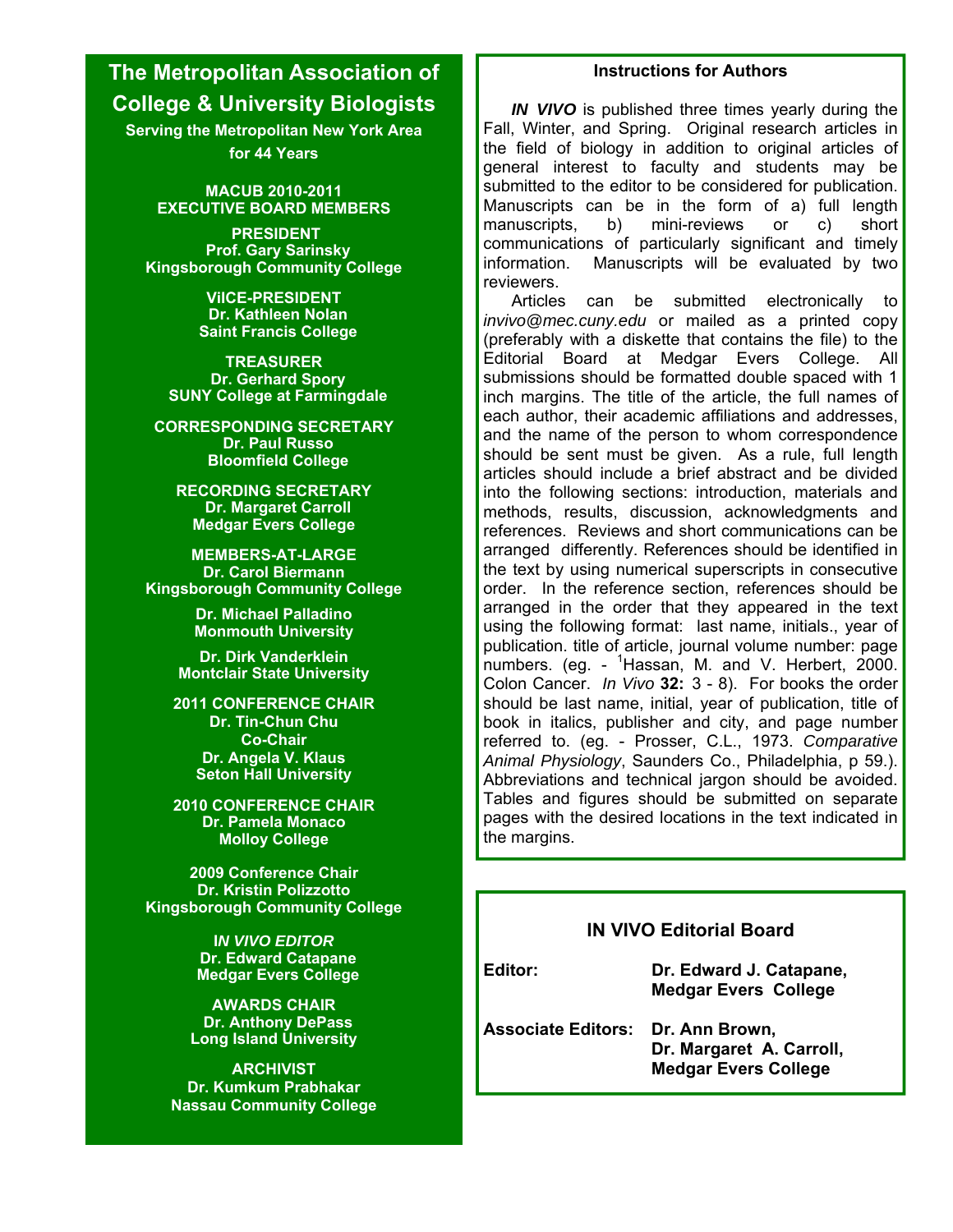# **In This Issue:**

<u>oj</u> e Г  $\overline{\phantom{a}}$ 

n.

| MACUB 2010-2011 Executive Board                                   | inside cover      |
|-------------------------------------------------------------------|-------------------|
| <b>Instruction for Authors</b>                                    | inside cover      |
| <b>MACUB 2010-2011 Executive Board Election Results</b>           | 23                |
| <b>MACUB 2010 Conference Poster Presentation Award Winners</b>    | 24                |
| <b>MACUB 2010 Conference Poster Abstracts</b>                     | 26                |
| <b>MACUB 2010 Conference Member Presentations</b>                 | 53                |
| <b>Highlights of the 43rd Annual MACUB Conference</b>             | 54                |
| <b>Benjamin Cummings/MACUB Student Research Grants</b>            | 55                |
| Affiliate Members, 44 <sup>th</sup> MACUB Conference Announcement | inside back cover |

## **Election Results MACUB 2010-2011 Executive Board**

| <b>President:</b>               | Prof. Gary Sarinsky, Kingsborough Community College |
|---------------------------------|-----------------------------------------------------|
| <b>Corresponding Secretary:</b> | Dr. Paul Russo, Bloomfield College                  |
| <b>Members-at-Large:</b>        | Dr. Dirk Vanderklein, Montclair University<br>and   |
|                                 | Dr. Michael Palladino, Monmouth University          |